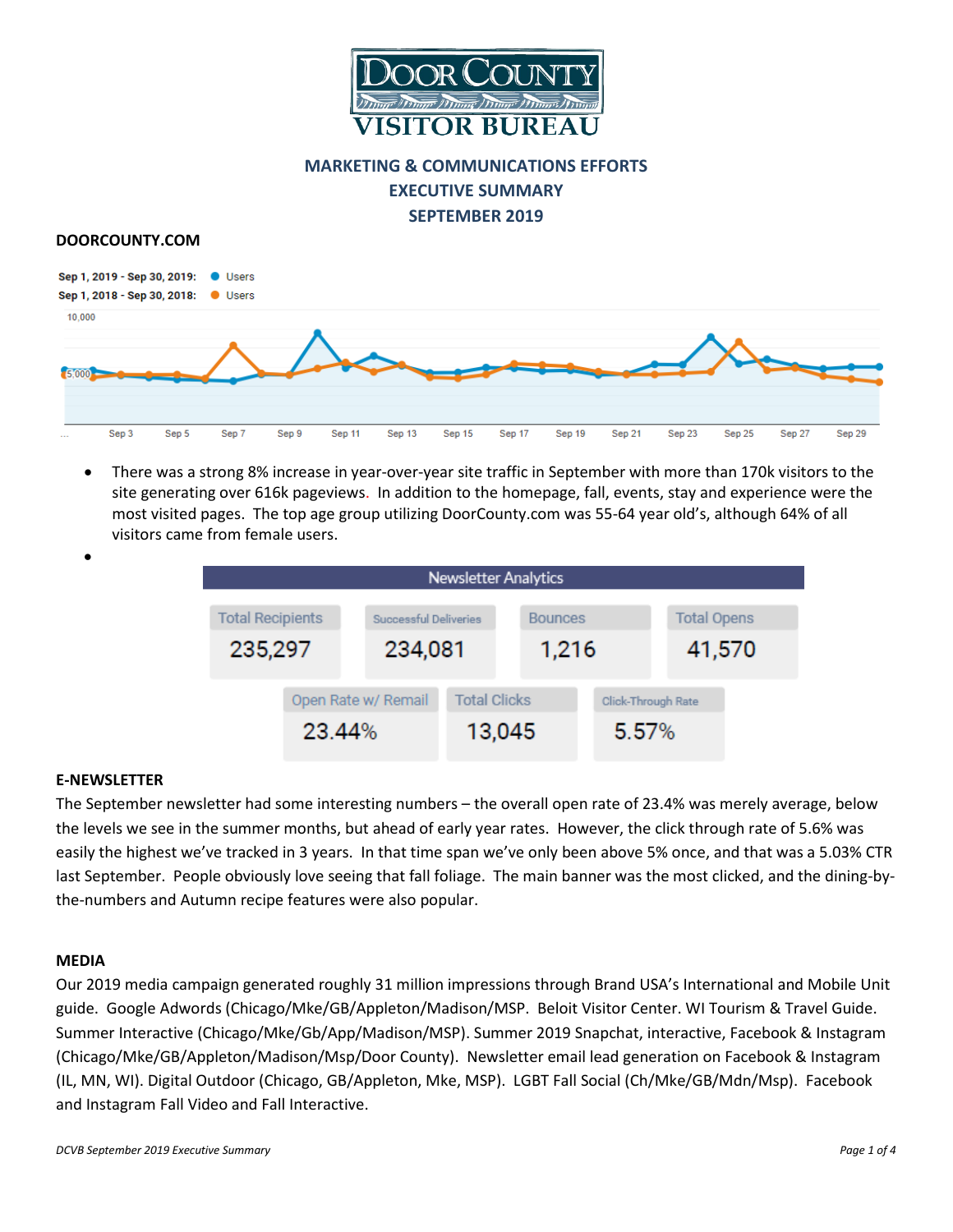# Instagram Stories Results



- Google Adwords: Impressions, clicks and CTR (up 200%+) all improved over September 2018.
	- o Add groups that served the most impressions: Events, Things To Do, Romantic Getaway, Cabins
	- $\circ$  Add groups with the best CTR: Attractions, Things to Do, Events and Parks

#### **GROUPS**

September was a busy month for motor coach tours. We welcomed 4 buses through our meet and greet program and responded to 8 group tour inquiries. We also received great feedback from Brand USA regarding the German/Switzerland Product Manager FAM tour that took place on August 30<sup>th</sup>.

#### **MEETINGS**

In September we responded to the following inquiries – 3 family reunion, 1 RV Rally, 1 Annual Meeting. We prepared welcome bags for 1 RV rally and 1 Annual Meeting. We also attended the Small Market Meeting Conference held in Green Bay, Sept 25-26. We had 22 appointments scheduled with meeting planners.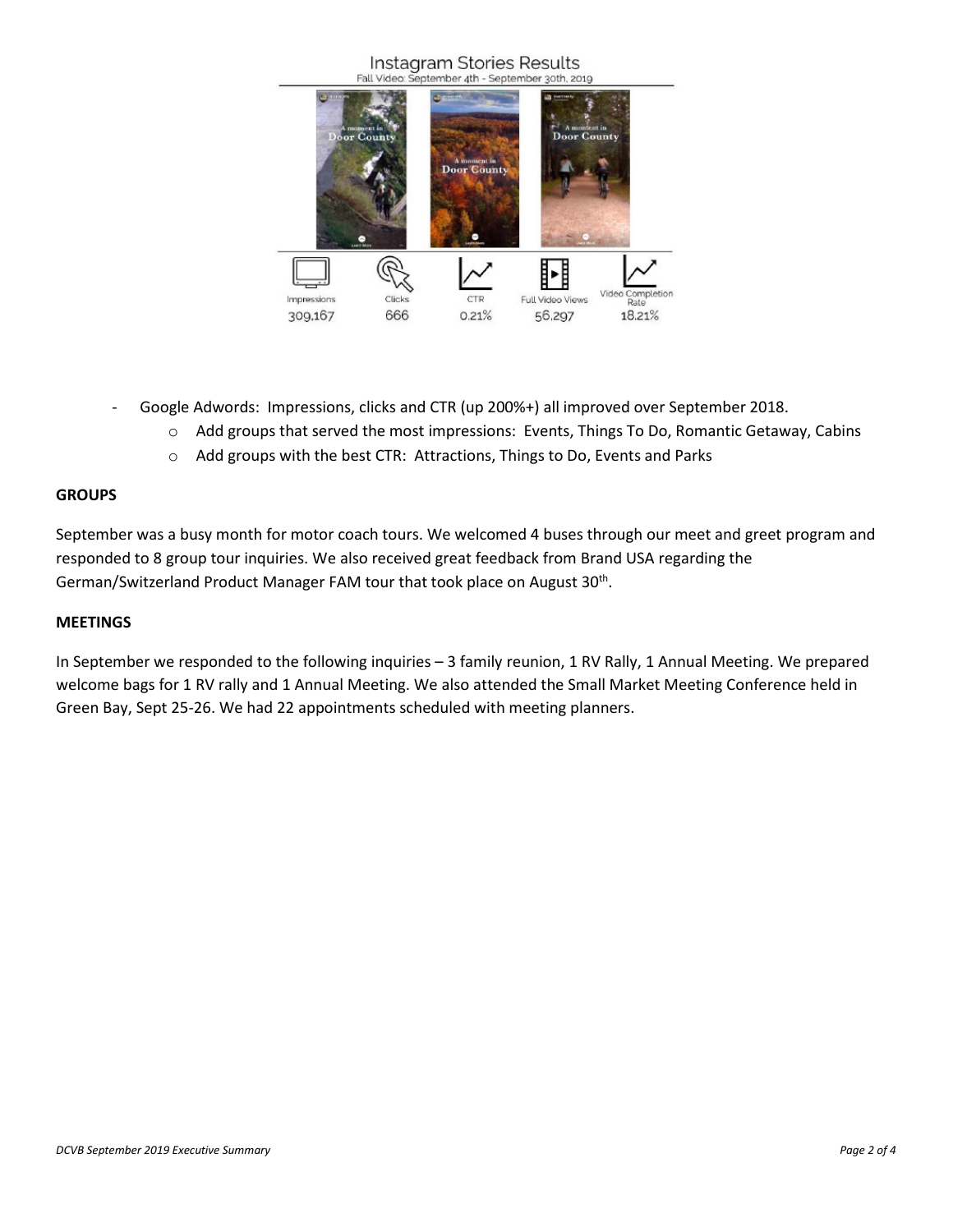## **COMMUNICATIONS & PUBLIC RELATIONS OVERVIEW SEPTEMBER 2019**

- **11** articles were reported from our media marketing program efforts in September and reached a total of **17,799,696** readers/listeners/ viewers. Media outlets that ran Door County stories during the reported time included the Miami Herald online, the Milwaukee Journal Sentinel (*pictured right*) and JSOnline.com, Red Tricycle Online, USA Today 10Best Online and the Valdosta Daily Times. View all program articles via our Google Drive folder at **<http://tinyurl.com/yafamdpg>**.
- Since it began in 2007, this program has generated **\$25,618,810** worth of earned media coverage for Door County, including **\$133,197** in September.
- The return on investment for our media marketing program to date is **1,105%**. For every dollar we've spent, we've gotten back **\$11.05** worth of Door County media coverage measured in terms of ad value equivalency.
- We hosted 8 journalists on an arts and cultural themed press trip September 12-15.
- We have 1 group editorial press trip with Geiger & Associates remaining in 2019, a holiday themed trip Dec. 5-8.
- We hosted travel journalist Mary Bergin on an individual editorial trip Sept. 15-17, 2019.
- We hosted travel journalists Don & Marilyn Heimburger on an individual editorial research trip Sept. 19-22, 2019.
- We hosted travel journalist Kevin Revolinski on an individual editorial research trip Sept. 27-29, 2019.
- We distributed a number of media releases on Friday Sept. 6 with the announcement that Door County was selected as th[e Best Destination for Fall Foliage](https://www.10best.com/awards/travel/best-destination-for-fall-foliage-2019/) in the 2019 USA TODAY 10Best Readers' Choice travel award contest. Some of the coverage we were able to get included the [Milwaukee Journal Sentinel,](https://www.jsonline.com/story/news/local/door-co/2019/09/06/door-countys-fall-foliage-declared-best-travel-contest/2233504001/) [Green Bay Press Gazette,](https://www.greenbaypressgazette.com/story/news/local/door-co/2019/09/06/door-countys-fall-foliage-declared-best-travel-contest/2233504001/) and a number of regional TV stations includin[g WISN ABC 12](http://archive.tveyes.com/18120/3454902-46970/92065347-d91a-4934-9d78-014b2b0ef7f6/WISN_09-06-2019_22.15.12.mp4) in Milwaukee an[d Spectrum News 1.](https://spectrumnews1.com/wi/milwaukee/news/2019/09/07/door-county-named-top-spot-to-view-fall-foliage) It also got picked up in th[e Chicago Daily](http://finance.dailyherald.com/dailyherald/news/read/38809170/Door_County)  [Herald](http://finance.dailyherald.com/dailyherald/news/read/38809170/Door_County) and other places from [Allentown PA](https://www.wfmz.com/prnewswire?filter=2518&rkey=20190906UN63641) t[o Fort Meyers FL](https://www.nbc-2.com/story/41014428/door-county-wisconsin-named-best-fall-foliage-destination-in-nationwide-competition) to [Oklahoma City](https://www.news9.com/story/41014428/door-county-wisconsin-named-best-fall-foliage-destination-in-nationwide-competition) and [Honolulu HI.](https://www.kitv.com/story/41014428/door-county-wisconsin-named-best-fall-foliage-destination-in-nationwide-competition)
- Media assistance was provided to 39 journalists/media outlets in September by providing images, information, on-air/oncamera interviews and/or support for Door County based articles and stories. A few highlights included AAA Missouri, AAA Midwest Traveler, TravelChannel.com, Local 5 Live, Boomer Times and Roads Traveled. Locally we assisted WDOR, Peninsula Pulse, Key To The Door Weekly and Door County Daily News.
- As part of our social media influencer program, we welcomed th[e 2husketeers](https://www.instagram.com/2husketeers/) for a weekend in Door County Sept. 20-22. These two Huskies have quite a following on Instagram and enjoyed their first-time exploring Door County! For more of the 2Husketeers, check out thei[r Instagram page.](https://www.instagram.com/2husketeers/)

 *At right: an example of one of the Instagram posts from the [2husketeers.](https://www.instagram.com/2husketeers/)*



the month, with sponsored views totaling 0%. Some of our most watched videos on Facebook included our summer video header and the live sunrise over the lake video from 8/22. On YouTube, our Explore The Door video on Peninsula State Park and the aerial highlight video were two of our most watched videos in September.

## **Recent Media Highlights**

• We had a chance to talk about the fall season in Door County on *[ABC 12 WISN](https://www.wisn.com/article/door-county-number-1-destination-for-fall-colors/29073861) (pictured, right)* in Milwaukee on September 16, 2019 as part of an in-studio appearance highlighting th[e Best Destination for Fall Foliage](https://www.prweb.com/releases/door_county_wisconsin_named_best_fall_foliage_destination_in_nationwide_competition/prweb16554947.htm) award Door County received earlier in the month. The interview also got picked up by [Yahoo News.](https://news.yahoo.com/door-county-voted-no-1-174523668.html)



• We had a chance to talk about the fall season in Door County during an in-studio appearance on *[FOX 6 WITI](https://fox6now.com/2019/09/16/300-miles-of-shoreline-check-out-the-fall-colors-in-door-county/)* in Milwaukee on September 16, 2019, also as part of a segment that highlighted Door County's Best Destination for Fall Foliage award.